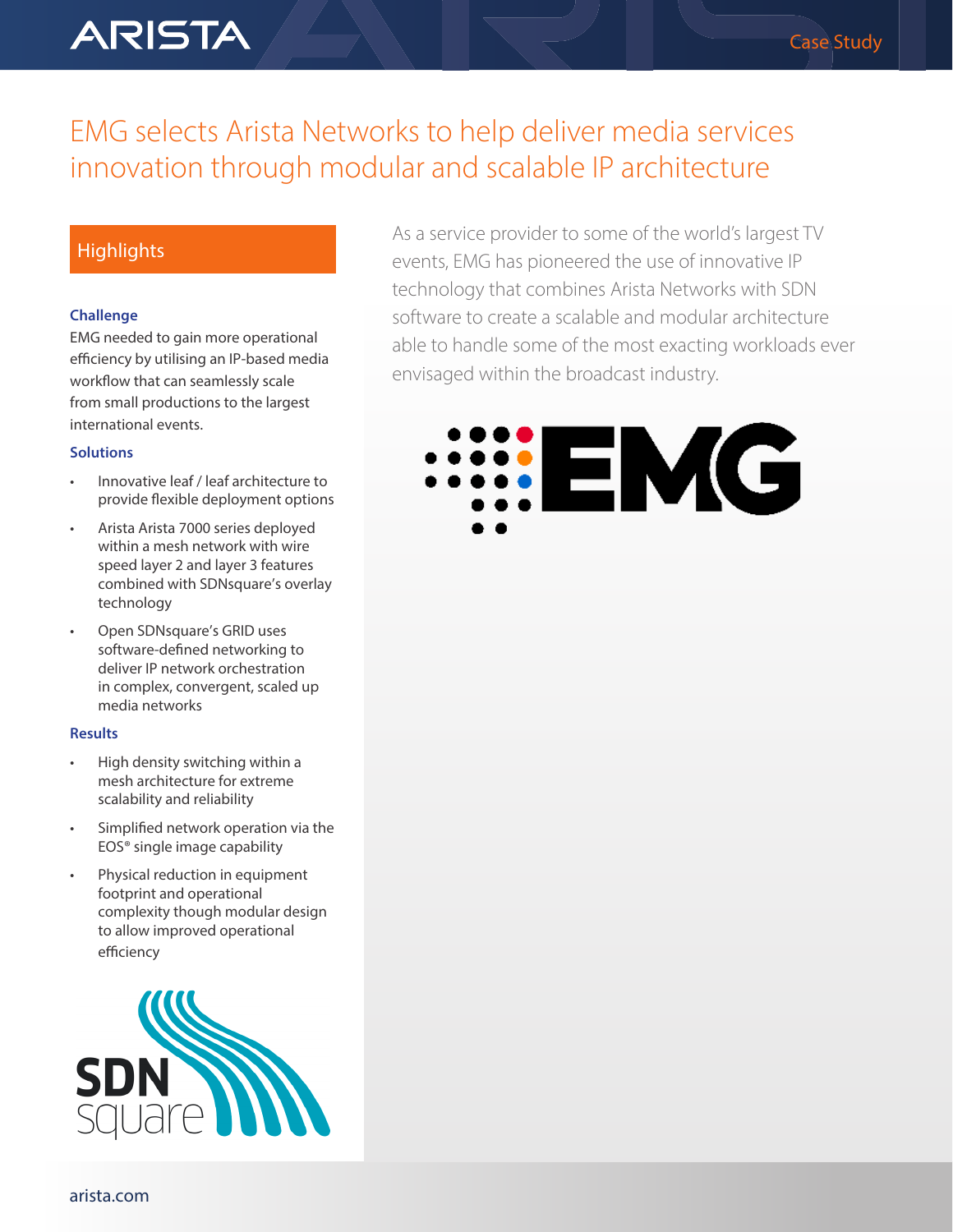



#### **Project Background**

EMG is a leading provider of broadcasting and audio-visual services to the Global Live Production community. The Group combines unique know-how and world-renowned expertise to master the entire value chain, from image creation to distribution, including a diverse range of studios and one of the largest fleets of mobile outside broadcast trucks in Europe. New-media driven, EMG is a valued partner for major international events, including Tour de France, Ryder Cup, FIFA World Cup, UEFA European Championships and Formula One. EMG employs over 1500 staff at several sites across Belgium, France, Germany, Italy, Luxembourg, Netherlands, Switzerland, and the United Kingdom.

#### **Challenge**

The company has grown over the last 35 years and continually invested in technological innovation to meet the needs of its diverse media and entertainment clients. One of the most significant investments is a long-term project that started in 2017 to increase the efficiency of broadcast systems using modular technology that is able to scale to meet the needs of different types of projects.

At the heart of this strategy is a shift to IP-based technologies across EMG, along with increased use of commodity hardware and software instead of the traditionally proprietary systems common within broadcast environments.

As Joost Davidson, Project Manager (diPloy) at EMG explains, "The three keywords of the project were modular, scalable, and flexible – and the last part, flexibility, is something that is really now translating into remote production as well."

As one of Europe's largest broadcast service providers, the transition would endeavor to gradually phase out EMG's significant investment in SDI-based architecture so as to get the most value out of its assets. EMG also wanted to standardise on the emerging SMPTE 2110 standard for IP workflows, but unlike other broadcasters, Davidson explains that the emerging spine leaf architecture that was starting to gain popularity would not quite work for their innovative approach.

"As part of the modular setup it was quite clear from the beginning that we weren't going to work with a monolithic switch approach," he says, "there were a lot of vendors that proposed to put one big central core somewhere, basically replacing a big router with a big switch. And that's it."

Davidson and his team recognised that because they wanted to be able to reconfigure modular elements to serve small, multi camera events all the way up to international football tournaments, the proposed monolithic - or leaf and spine architectures would not be flexible enough and would limit the scale of the system. Instead, they looked at creating a versatile leaf-on-leaf infrastructure where each module could scale independently to effectively create a mesh architecture. Although admittedly a more complex design, it had the advantage of increased flexibility, resilience and would allow them to add capacity based on need, rather than having to build over-capacity into the modular design.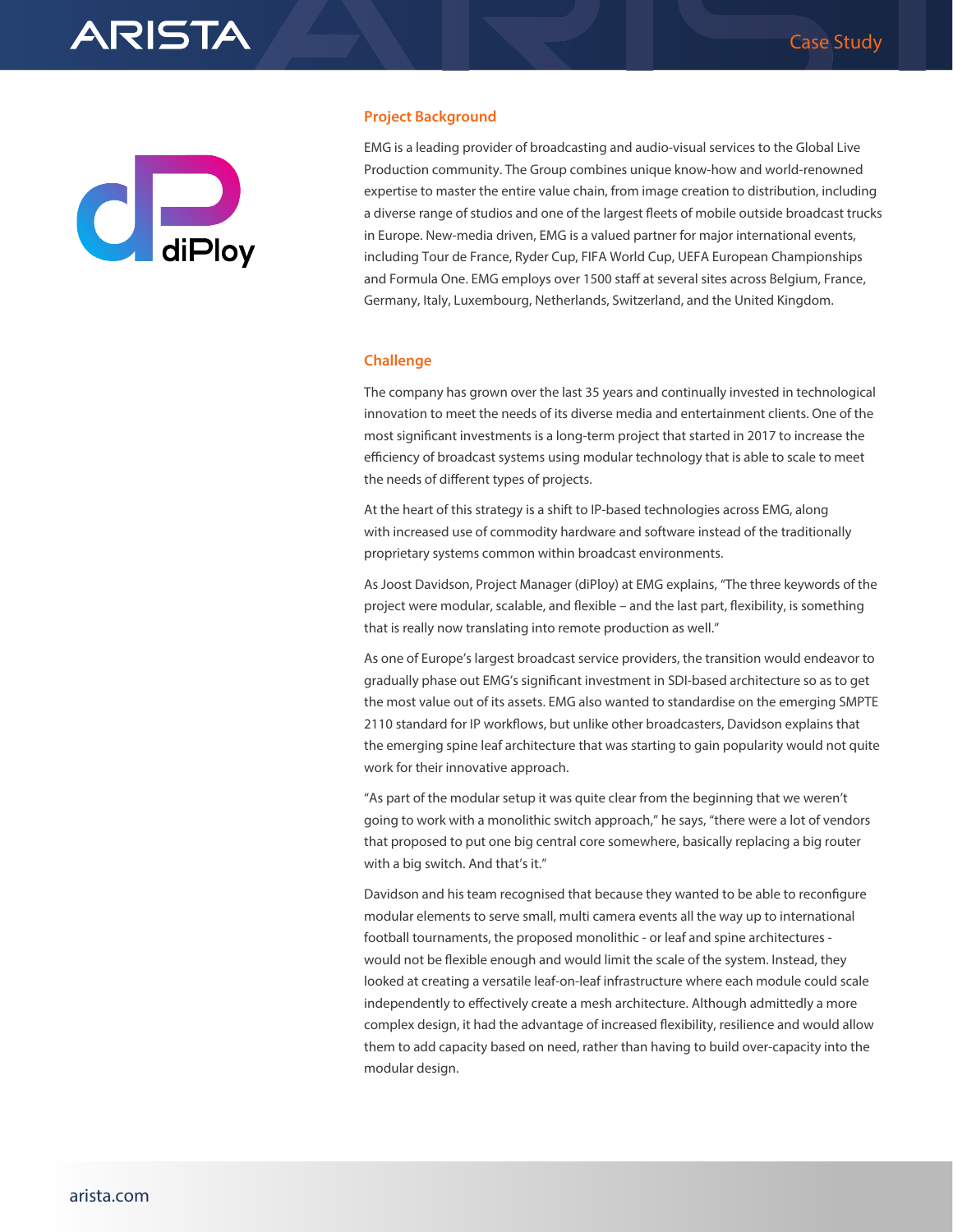#### **Solution**

**ARISTA** 

EMG looked at several vendors and as Francois Flagothier, Network Architect at EMG explains, "Arista was the only networking vendor that could support this mesh architecture with support for the SDN software defined networking that we intended to use to help us build our modular concept."

The solution creates mobile modules that combine Arista 7000 series switches, along with use case specific elements for handling video, audio, data, and other signaling methods used for delivering its array of media services. Each module has between 200Gbps and 1200Gbps of interconnect which is configured and managed based on the specific use by the SDN software layer.

EMG has built 100+ modules so far, primarily to meet the needs of a major, international sporting event that was unfortunately postponed due to the pandemic. In this project, the modules are shipped to various sites around the host country and reconfigured to meet the event's massive workload of simultaneous, televised competitions. The innovative approach allows EMG to deploy modules on an as-needed basis – smaller events that would traditionally require an entire OB vehicle can now be served by several of its mobile modules.

"The initial philosophy we set out to do was ambitious, to say the least," says Davidson. "The arguments were that eventually we would be able to use these modules and equipment only where necessary. We are no longer sending a 30-camera truck to an eight-camera job which means our solution is more efficient and financially beneficial," he adds.

At an operational level, Arista's use of a single EOS® across its entire switch family has significantly reduced management complexity for EMG engineering teams, while the open API based architecture has facilitated the in-house development of additional automation tools and integration with an SDNsquare orchestration layer. SDNsquare's GRID uses software-defined networking to deliver IP network orchestration in complex, convergent, scaled up media networks